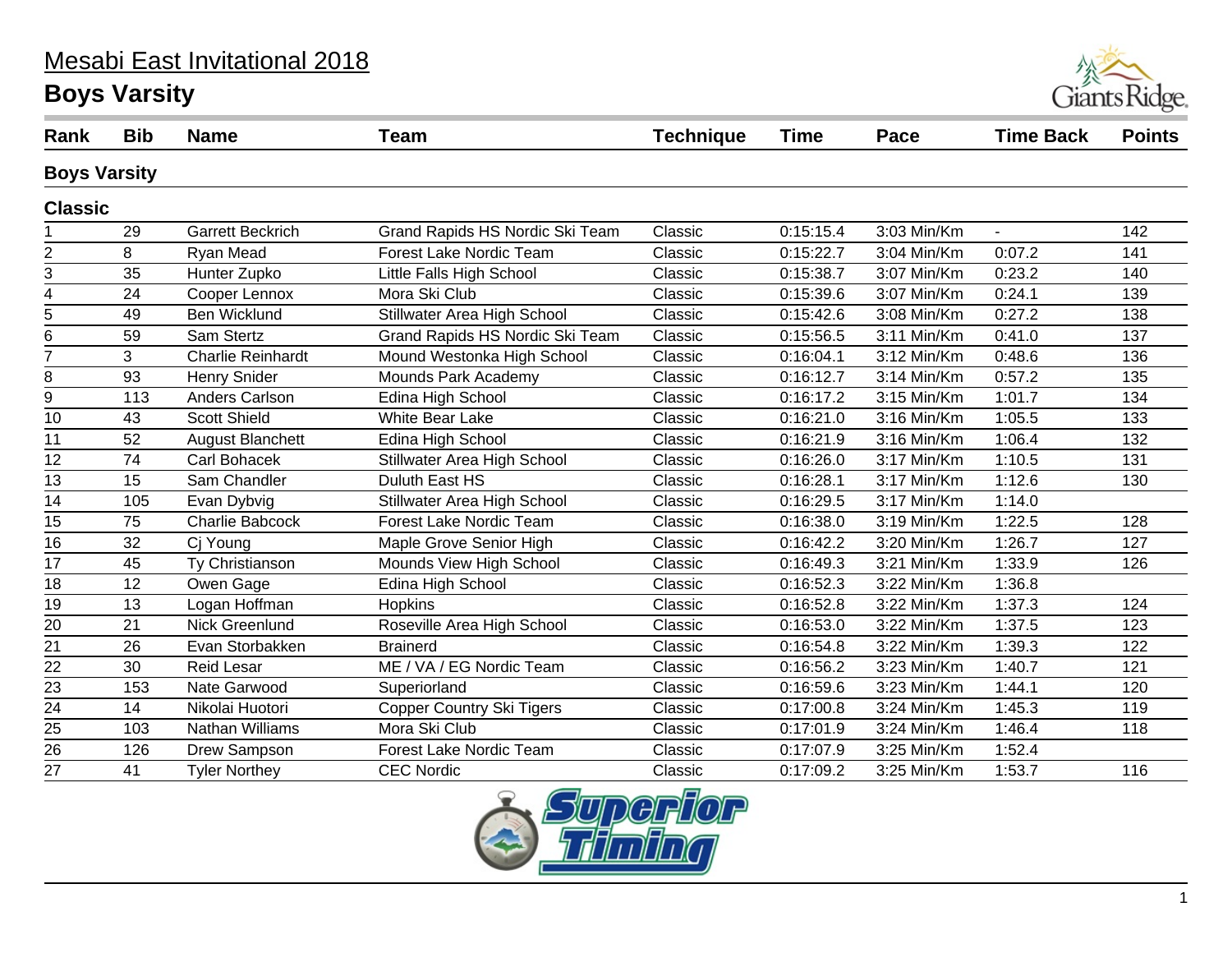

| Rank            | <b>Bib</b>     | <b>Name</b>           | <b>Team</b>                      | <b>Technique</b> | <b>Time</b> | Pace        | <b>Time Back</b> | <b>Points</b> |
|-----------------|----------------|-----------------------|----------------------------------|------------------|-------------|-------------|------------------|---------------|
| 28              | 10             | Julien Malherbe       | Superiorland                     | Classic          | 0:17:09.5   | 3:25 Min/Km | 1:54.0           | 115           |
| $\overline{29}$ | 65             | <b>Jackson Grant</b>  | Little Falls High School         | Classic          | 0:17:09.9   | 3:25 Min/Km | 1:54.4           | 114           |
| $\overline{30}$ | 22             | Peter Carlen          | Minnehaha Academy                | Classic          | 0:17:10.8   | 3:26 Min/Km | 1:55.3           | 113           |
| $\overline{31}$ | 81             | Nils Eckstrom         | Hayward Nordic Ski Team          | Classic          | 0:17:13.6   | 3:26 Min/Km | 1:58.2           | 112           |
| $\overline{32}$ | 7              | <b>Thomas Golin</b>   | Wayzata                          | Classic          | 0:17:16.4   | 3:27 Min/Km | 2:00.9           | 111           |
| $\overline{33}$ | 67             | Seth Kemp             | Duluth East HS                   | Classic          | 0:17:17.8   | 3:27 Min/Km | 2:02.3           | 110           |
| $\overline{34}$ | 60             | Maxim Osborne         | <b>Brainerd</b>                  | Classic          | 0:17:21.0   | 3:28 Min/Km | 2:05.5           | 109           |
| 35              | 37             | Noah Adams            | Elk River/Zimmerman              | Classic          | 0:17:26.8   | 3:29 Min/Km | 2:11.3           | 108           |
| $\overline{36}$ | 19             | <b>Ben Boelter</b>    | <b>Cathedral High School</b>     | Classic          | 0:17:27.1   | 3:29 Min/Km | 2:11.6           | 107           |
| 37              | 151            | <b>Cormac Shanoff</b> | Little Falls High School         | Classic          | 0:17:30.2   | 3:30 Min/Km | 2:14.7           |               |
| 38              | $\overline{2}$ | Isak Nightingale      | Mounds Park Academy              | Classic          | 0:17:30.3   | 3:30 Min/Km | 2:14.9           | 105           |
| 39              | 46             | Henry Campbell        | Marshall Nordic Ski Team         | Classic          | 0:17:31.8   | 3:30 Min/Km | 2:16.3           | 104           |
| $\overline{40}$ | 92             | <b>Blake Weiss</b>    | Andover High School              | Classic          | 0:17:31.9   | 3:30 Min/Km | 2:16.4           | 103           |
| 41              | 20             | Mitch Zandaroski      | Coon Rapids High School          | Classic          | 0:17:35.8   | 3:31 Min/Km | 2:20.4           | 102           |
| $\overline{42}$ | 23             | Jack Osborne          | Math & Science Academy           | Classic          | 0:17:36.9   | 3:31 Min/Km | 2:21.5           | 101           |
| 43              | 54             | Nick Youso            | Bemidji High School              | Classic          | 0:17:38.8   | 3:31 Min/Km | 2:23.3           | 100           |
| $\overline{44}$ | 71             | Matt Humbert          | Mound Westonka High School       | Classic          | 0:17:39.9   | 3:31 Min/Km | 2:24.4           | 99            |
| 45              |                | Ethan Hasz            | Ely HS                           | Classic          | 0:17:41.2   | 3:32 Min/Km | 2:25.8           | 98            |
| $\overline{46}$ | 83             | Galen Resh Chimner    | <b>Copper Country Ski Tigers</b> | Classic          | 0:17:42.0   | 3:32 Min/Km | 2:26.5           | 97            |
| 47              | 95             | Sam Smith             | Wayzata                          | Classic          | 0:17:44.1   | 3:32 Min/Km | 2:28.7           | 96            |
| $\overline{48}$ | 147            | Dylan Winchester      | Hayward Nordic Ski Team          | Classic          | 0:17:45.8   | 3:33 Min/Km | 2:30.3           | 95            |
| 49              | 44             | Jon Martin            | Hayward Nordic Ski Team          | Classic          | 0:17:46.5   | 3:33 Min/Km | 2:31.0           |               |
| $\overline{50}$ | 120            | Jordan Woods          | Mora Ski Club                    | Classic          | 0:17:56.6   | 3:35 Min/Km | 2:41.1           |               |
| $\overline{51}$ | 78             | Jackson Pope          | Minnehaha Academy                | Classic          | 0:18:03.6   | 3:36 Min/Km | 2:48.2           | 92            |
| $\overline{52}$ | 31             | Zachery Skoe          | Bemidji High School              | Classic          | 0:18:09.0   | 3:37 Min/Km | 2:53.5           | 91            |
| $\overline{53}$ | 51             | Sean Hunwardsen       | Hopkins                          | Classic          | 0:18:10.8   | 3:38 Min/Km | 2:55.3           | 90            |
| $\overline{54}$ | 104            | Joe Lee               | Roseville Area High School       | Classic          | 0:18:13.5   | 3:38 Min/Km | 2:58.1           | 89            |
| 55              | 86             | <b>Riley Halstrom</b> | <b>Cathedral High School</b>     | Classic          | 0:18:18.2   | 3:39 Min/Km | 3:02.7           | 88            |
| 56              | 94             | Nathan Hohenshell     | Mounds View High School          | Classic          | 0:18:19.5   | 3:39 Min/Km | 3:04.0           | 87            |
| 57              | 33             | Sean Neeser           | Anoka High Schoo                 | Classic          | 0:18:19.8   | 3:39 Min/Km | 3:04.3           | 86            |

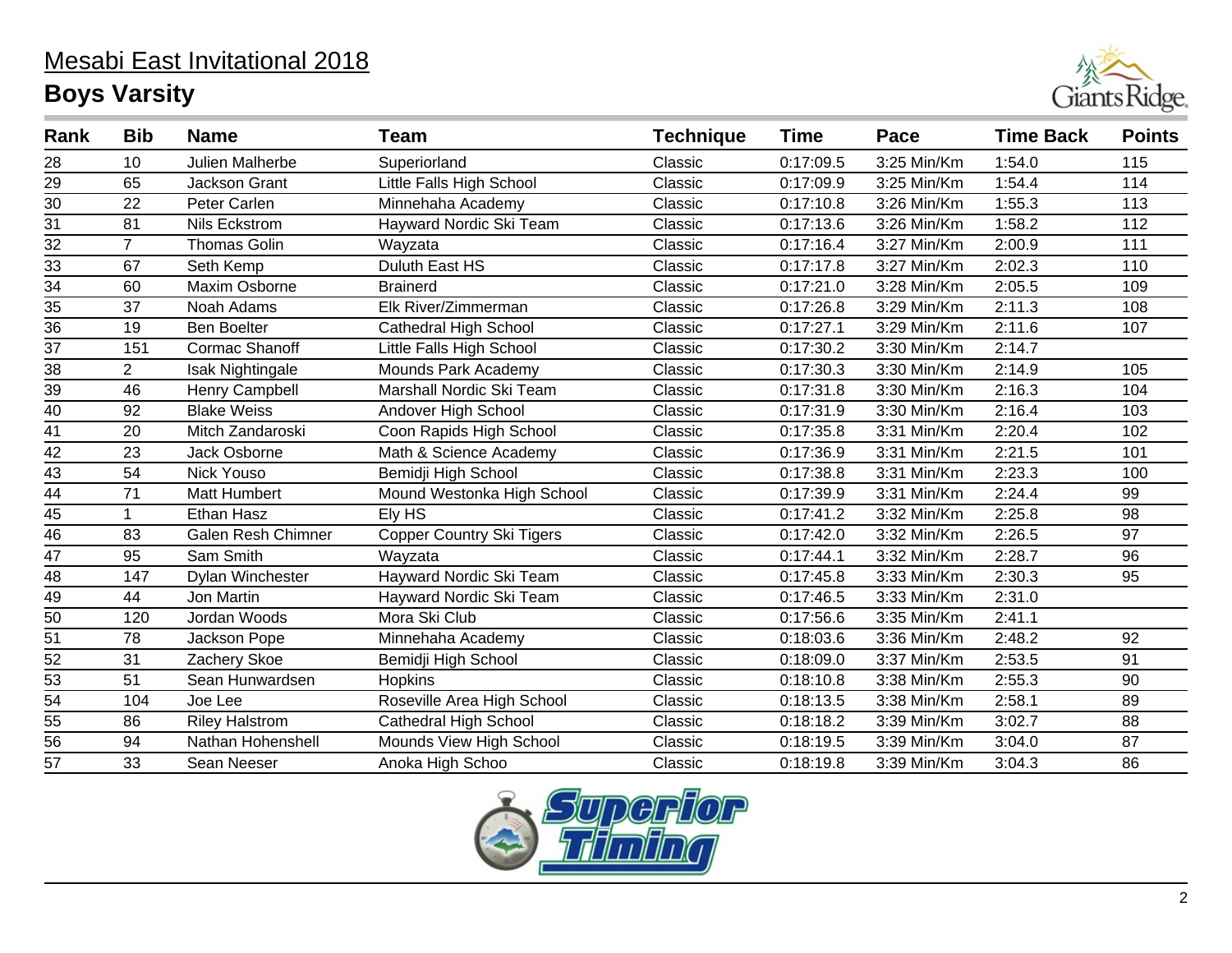

| Rank            | <b>Bib</b> | <b>Name</b>                  | Team                             | <b>Technique</b> | <b>Time</b> | Pace          | <b>Time Back</b> | <b>Points</b> |
|-----------------|------------|------------------------------|----------------------------------|------------------|-------------|---------------|------------------|---------------|
| 58              | 25         | <b>Kevin Cornelius</b>       | Orono High School                | Classic          | 0:18:23.8   | 3:40 Min/Km   | 3:08.3           | 85            |
| 59              | 82         | <b>Preston Halleck</b>       | Winona HS Nordic Ski Team        | Classic          | 0:18:23.8   | 3:40 Min/Km   | 3:08.4           | 84            |
| 60              | 72         | Aj Maijala                   | <b>CEC Nordic</b>                | Classic          | 0:18:26.2   | 3:41 Min/Km   | 3:10.7           | 83            |
| 61              | 58         | Will Steiner                 | Washburn High School             | Classic          | 0:18:26.9   | 3:41 Min/Km   | 3:11.4           | 82            |
| $\overline{62}$ | 133        | Parker Lalonde               | ME / VA / EG Nordic Team         | Classic          | 0:18:29.5   | 3:41 Min/Km   | 3:14.0           | 81            |
| 63              | 124        | Raymond Brendalen            | Hopkins                          | Classic          | 0:18:30.6   | 3:42 Min/Km   | 3:15.1           |               |
| $\overline{64}$ | 99         | Joey Quick                   | Roseville Area High School       | Classic          | 0:18:34.1   | 3:42 Min/Km   | 3:18.6           |               |
| 65              | 131        | Max Gifford                  | Minnehaha Academy                | Classic          | 0:18:38.0   | 3:43 Min/Km   | 3:22.5           |               |
| 66              | 79         | <b>Matt Pilifant</b>         | Superiorland                     | Classic          | 0:18:40.6   | 3:44 Min/Km   | 3:25.1           |               |
| 67              | 87         | <b>Jadon Purcell</b>         | Elk River/Zimmerman              | Classic          | 0:18:41.0   | 3:44 Min/Km   | 3:25.5           | 76            |
| 68              | 77         | Logan Rosholt                | Duluth Denfeld High School       | Classic          | 0:18:43.7   | 3:44 Min/Km   | 3:28.2           | 75            |
| 69              | 38         | Nick Gutmann                 | Proctor/Hermantown               | Classic          | 0:18:43.8   | 3:44 Min/Km   | 3:28.4           | 74            |
| $\overline{70}$ | 123        | Lars Askegaard               | Minnehaha Academy                | Classic          | 0:18:45.4   | 3:45 Min/Km   | 3:29.9           |               |
| 71              | 150        | Noah Struck                  | Alexandria                       | Classic          | 0:18:45.8   | 3:45 Min/Km   | 3:30.3           | 72            |
| $\overline{72}$ | 138        | <b>Mike Fraley</b>           | <b>Copper Country Ski Tigers</b> | Classic          | 0:18:50.4   | 3:46 Min/Km   | 3:34.9           |               |
| 73              | 101        | <b>Isaac Lowenthal Walsh</b> | Washburn High School             | Classic          | 0:19:00.2   | 3:48 Min/Km   | 3:44.7           | 70            |
| $\overline{74}$ | 34         | Joel Schaefer                | <b>Richfield High School</b>     | Classic          | 0:19:03.7   | $3:48$ Min/Km | 3:48.3           | 69            |
| 75              | 119        | Frank Gangi                  | Grand Rapids HS Nordic Ski Team  | Classic          | 0:19:04.4   | 3:48 Min/Km   | 3:48.9           |               |
| 76              | 116        | Jacob Gontjes                | Marshall Nordic Ski Team         | Classic          | 0:19:17.1   | 3:51 Min/Km   | 4:01.6           | 67            |
| 77              | 80         | <b>Ruben Hatfield</b>        | Marquette High School            | Classic          | 0:19:19.3   | 3:51 Min/Km   | 4:03.8           | 66            |
| $\overline{78}$ | 4          | <b>Carter Weinzierl</b>      | Andover High School              | Classic          | 0:19:24.3   | 3:52 Min/Km   | 4:08.8           | 65            |
| 79              | 98         | <b>Jared Celley</b>          | ME / VA / EG Nordic Team         | Classic          | 0:19:27.0   | 3:53 Min/Km   | 4:11.5           |               |
| 80              | 18         | Jackson Davis                | Chaska and Chanhassen HSs        | Classic          | 0:19:32.4   | 3:54 Min/Km   | 4:16.9           | 63            |
| 81              | 76         | <b>Tom Perreria</b>          | <b>White Bear Lake</b>           | Classic          | 0:19:35.2   | 3:55 Min/Km   | 4:19.7           | 62            |
| $\overline{82}$ | 106        | Soren Davidson               | Minnehaha Academy                | Classic          | 0:19:36.6   | 3:55 Min/Km   | 4:21.2           |               |
| 83              | 68         | <b>Ben Wallerstein</b>       | Marshall Nordic Ski Team         | Classic          | 0:19:37.6   | 3:55 Min/Km   | 4:22.2           |               |
| $\overline{84}$ | 84         | <b>Chase Eilrich</b>         | Ely HS                           | Classic          | 0:19:38.5   | 3:55 Min/Km   | 4:23.0           | 59            |
| 85              | 107        | Evan Brownton                | Minnehaha Academy                | Classic          | 0:19:39.1   | 3:55 Min/Km   | 4:23.6           |               |
| $\overline{86}$ | 39         | <b>Elliot Prusi</b>          | Ishpeming Ski Club               | Classic          | 0:19:53.0   | 3:58 Min/Km   | 4:37.5           | 57            |
| 87              | 141        | Anthony Hagerty              | Anoka High Schoo                 | Classic          | 0:19:53.6   | 3:58 Min/Km   | 4:38.1           | 56            |

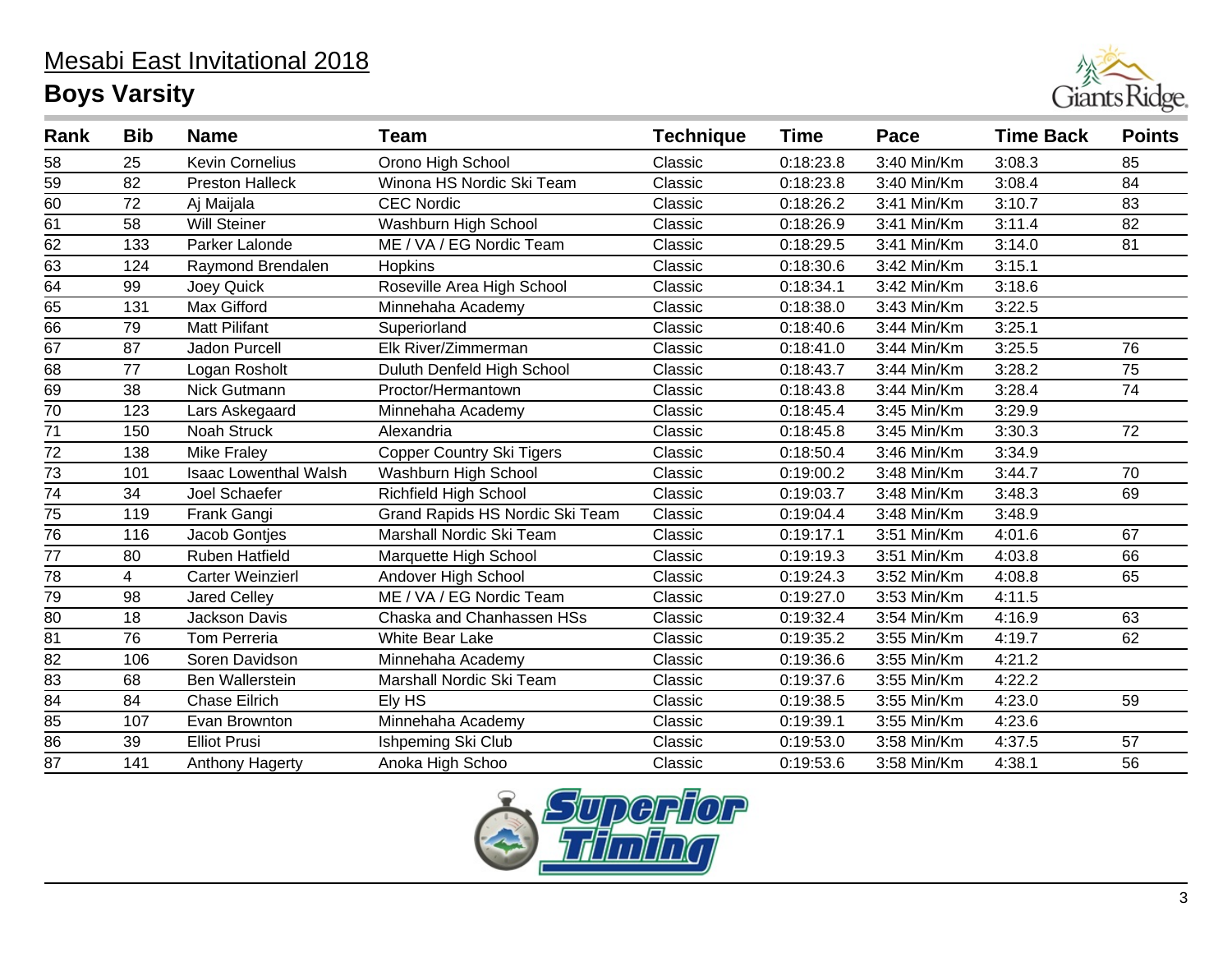

| Rank             | <b>Bib</b> | <b>Name</b>           | <b>Team</b>                       | <b>Technique</b> | <b>Time</b> | Pace        | <b>Time Back</b> | <b>Points</b> |
|------------------|------------|-----------------------|-----------------------------------|------------------|-------------|-------------|------------------|---------------|
| 88               | 152        | <b>Tommy Saxton</b>   | Bemidji High School               | Classic          | 0:19:54.0   | 3:58 Min/Km | 4:38.5           |               |
| 89               | 5          | Kenneth Peterson      | Rogers High School                | Classic          | 0:19:58.1   | 3:59 Min/Km | 4:42.6           | 54            |
| 90               | 36         | Clyde Sellke          | Benilde-St. Margaret              | Classic          | 0:19:58.8   | 3:59 Min/Km | 4:43.4           | 53            |
| 91               | 148        | Joe Wolff             | Chaska and Chanhassen HSs         | Classic          | 0:20:03.7   | 4:00 Min/Km | 4:48.2           | 52            |
| $\frac{92}{2}$   | 11         | Ci Schlosser          | Alexandria                        | Classic          | 0:20:07.1   | 4:01 Min/Km | 4:51.6           | 51            |
| 93               | 122        | <b>Myles Gilyard</b>  | Coon Rapids High School           | Classic          | 0:20:12.0   | 4:02 Min/Km | 4:56.5           | 50            |
| $\overline{94}$  | 63         | <b>Matthew Oehler</b> | Otter Tail Nordic Ski Association | Classic          | 0:20:12.1   | 4:02 Min/Km | 4:56.6           | 49            |
| $\overline{95}$  | 53         | <b>Tyler Burkum</b>   | Maple Grove Senior High           | Classic          | 0:20:12.5   | 4:02 Min/Km | 4:57.0           | 48            |
| $\overline{96}$  | 139        | Spencer Pierskalla    | <b>Cathedral High School</b>      | Classic          | 0:20:12.7   | 4:02 Min/Km | 4:57.2           |               |
| $\overline{97}$  | 110        | Jack O'connell        | Duluth East HS                    | Classic          | 0:20:16.5   | 4:03 Min/Km | 5:01.0           |               |
| 98               | 88         | Alex Lee              | Anoka High Schoo                  | Classic          | 0:20:17.1   | 4:03 Min/Km | 5:01.6           |               |
| $\overline{99}$  | 128        | Alex Rice             | <b>Brainerd</b>                   | Classic          | 0:20:19.1   | 4:03 Min/Km | 5:03.6           |               |
| 100              | 69         | <b>Riley Will</b>     | St Paul Academy & Summit School   | Classic          | 0:20:19.6   | 4:03 Min/Km | 5:04.1           | 43            |
| 101              | 143        | Jacob Horvath         | <b>White Bear Lake</b>            | Classic          | 0:20:20.9   | 4:04 Min/Km | 5:05.4           |               |
| 102              | 55         | <b>Aaron Oakes</b>    | Detroit Lakes High School         | Classic          | 0:20:23.7   | 4:04 Min/Km | 5:08.2           | 41            |
| 103              | 115        | Aidan Bremner         | Ely HS                            | Classic          | 0:20:30.4   | 4:06 Min/Km | 5:14.9           |               |
| 104              | 56         | <b>Tyler Davis</b>    | Rogers High School                | Classic          | 0:20:34.8   | 4:06 Min/Km | 5:19.4           | 39            |
| 105              | 85         | Henry Jaffrey         | Orono High School                 | Classic          | 0:20:35.2   | 4:07 Min/Km | 5:19.7           | 38            |
| 106              | 140        | Aneesh Syal           | Mounds Park Academy               | Classic          | 0:20:35.4   | 4:07 Min/Km | 5:19.9           |               |
| 107              | 134        | Ryan Sullivan         | Wayzata                           | Classic          | 0:20:38.0   | 4:07 Min/Km | 5:22.5           |               |
| 108              | 91         | Caleb Danielson       | Otter Tail Nordic Ski Association | Classic          | 0:20:48.1   | 4:09 Min/Km | 5:32.6           | 35            |
| 109              | 9          | Gavin Schuster        | Spring Lake Park/St Anthony HS    | Classic          | 0:20:48.3   | 4:09 Min/Km | 5:32.8           | 34            |
| 110              | 117        | Joe Woychick          | Mound Westonka High School        | Classic          | 0:20:50.9   | 4:10 Min/Km | 5:35.5           |               |
| 111              | 97         | Zach Coughlin         | Proctor/Hermantown                | Classic          | 0:20:53.9   | 4:10 Min/Km | 5:38.4           | 32            |
| 112              | 118        | Jonus Blum            | Marquette High School             | Classic          | 0:20:56.9   | 4:11 Min/Km | 5:41.4           | 31            |
| 113              | 17         | <b>Seth Potts</b>     | Marquette High School             | Classic          | 0:20:59.5   | 4:11 Min/Km | 5:44.0           |               |
| 114              | 127        | <b>Henry Slater</b>   | <b>CEC Nordic</b>                 | Classic          | 0:21:13.4   | 4:14 Min/Km | 5:57.9           |               |
| 115              | 62         | Mitchell Hollman      | Chaska and Chanhassen HSs         | Classic          | 0:21:13.9   | 4:14 Min/Km | 5:58.4           |               |
| 116              | 47         | Luigi Viggiano        | Mahtomedi High School             | Classic          | 0:21:15.8   | 4:15 Min/Km | 6:00.3           | 27            |
| $\overline{117}$ | 89         | <b>Shaun Mateer</b>   | Alexandria                        | Classic          | 0:21:16.0   | 4:15 Min/Km | 6:00.5           |               |